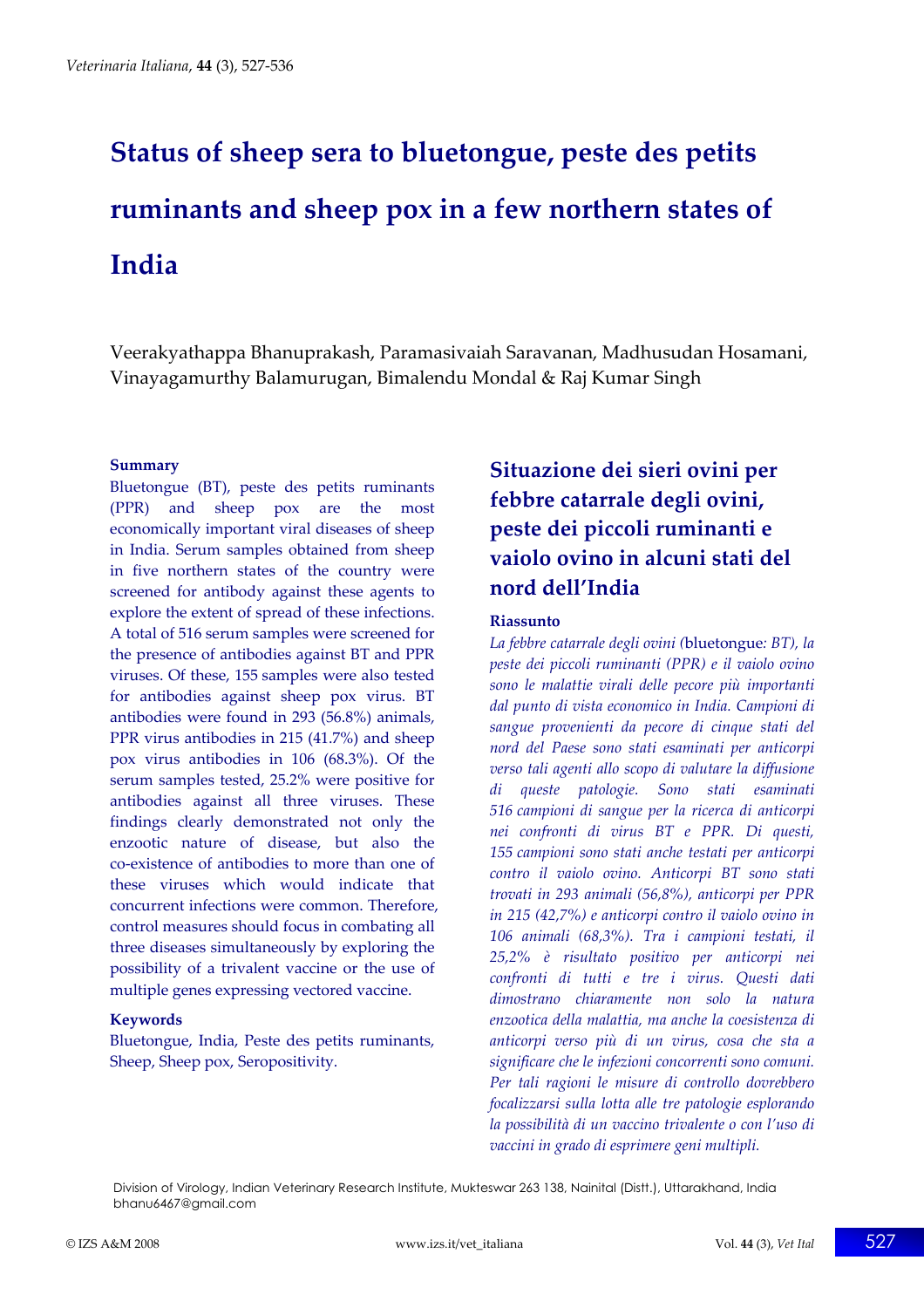Bluetongue, Febbre catarrale degli ovini, India, Pecora, Peste dei piccoli ruminanti, Sieropositività, Vaiolo ovino.

# **Introduction**

Sheep play a major role in the rural agrarian economy of India. They provide animal protein to the ever‐growing human population at a comparatively low cost and are important in areas where crop and dairy farming are uneconomical. Sheep also play a significant role in the livelihood of a large proportion of small and marginal farmers and landless labourers (1). India ranks fifth in terms of sheep population in the world (34). Of the 6.5% total gross domestic product contribution from the livestock sector, the share contributed by sheep and sheep by‐products is highly significant (20). However, optimum productivity is hampered by various infectious diseases, among which bluetongue (BT), peste des petits ruminants (PPR) and sheep pox are economically the most significant.

These three viruses belong to different viral families, namely: sheep pox virus (family *Poxviridae*, genus *Capripoxvirus*), PPR virus (PPRV, family *Paramyxoviridae*, genus *Morbillivirus*) and BT virus (BTV, family *Reoviridae*, genus *Orbivirus*). All three viruses can have a major impact on sheep productivity and profitability but they also affect other livestock species, causing varying degrees of direct and indirect losses. Sheep are the primary host for sheep poxviruses. The occurrence of BT in sheep is associated with morbidity and mortality rates of 80% and 30%, respectively (22), whereas both morbidity and mortality due to PPR can reach 100% in severe outbreaks, but mortality may be less than 50% in milder outbreaks. In a fully susceptible flock, the morbidity rate of sheep pox may be 75% (22) and mortality may be 50%. However, in some cases, the sheep pox mortality rate may be 100%, depending on the virulence of the virus, age and immune status of the host and climatic factors (22, 28). In India, PPR alone incurs losses of up to 1 800 million Indian rupees (approximately US\$43 million) annually (3) and the situation is almost the same for BT (17) and sheep pox (10).

BTV is transmitted by midges of the genus *Culicoides*. The sheep pox virus is spread by aerosol, direct contact with affected hosts and possibly by *Stomoxys calcitrans*, whereas PPRV spreads primarily by aerosol and fomites due to direct contact with contaminated material and diseased hosts. In India, a total of 21 BTV serotypes have been reported, based on serosurveillance or virus isolation (19). However, no such sero‐diversity is observed in respect of sheep pox virus and PPRV. The virulence of these viruses may vary depending, at least partly, upon the strain of virus.

The present study aimed to explore the proportion of animals with antibody against each of the viruses individually and to determine if these viruses occur simultaneously in serum samples collected from five northern states of India. Standard tests/kits were used to screen for antibodies against each of the viruses. The study also aimed to identify the geographic distribution of antibodies to each of the viruses and to establish how many of the animals had antibody against more than one of the viruses.

# **Materials and methods**

# **Field serum samples**

Sheep serum samples (*n*=516) of unknown antibody status were collected from different geographic locations of the states selected from state‐ and privately owned sheep farms and from small flock owners and individual farmers. The samples were collected from the five northern states of the country, namely: Uttar Pradesh, Jammu and Kashmir, Maharashtra, Rajasthan and Gujarat (Fig. 1). The serum samples were collected from most of the animals with clinical signs of PPR and sheep pox. The clinical signs of PPR included fever, anorexia, necrotic stomatitis with gingivitis, diarrhoea and bronchopneumonia, whilst those for sheep pox were fever, anorexia, increased respiratory rate, oedema of the eyelids, nasal discharge and cutaneous lesions on the less hairy parts of the body. Samples were collected from different areas in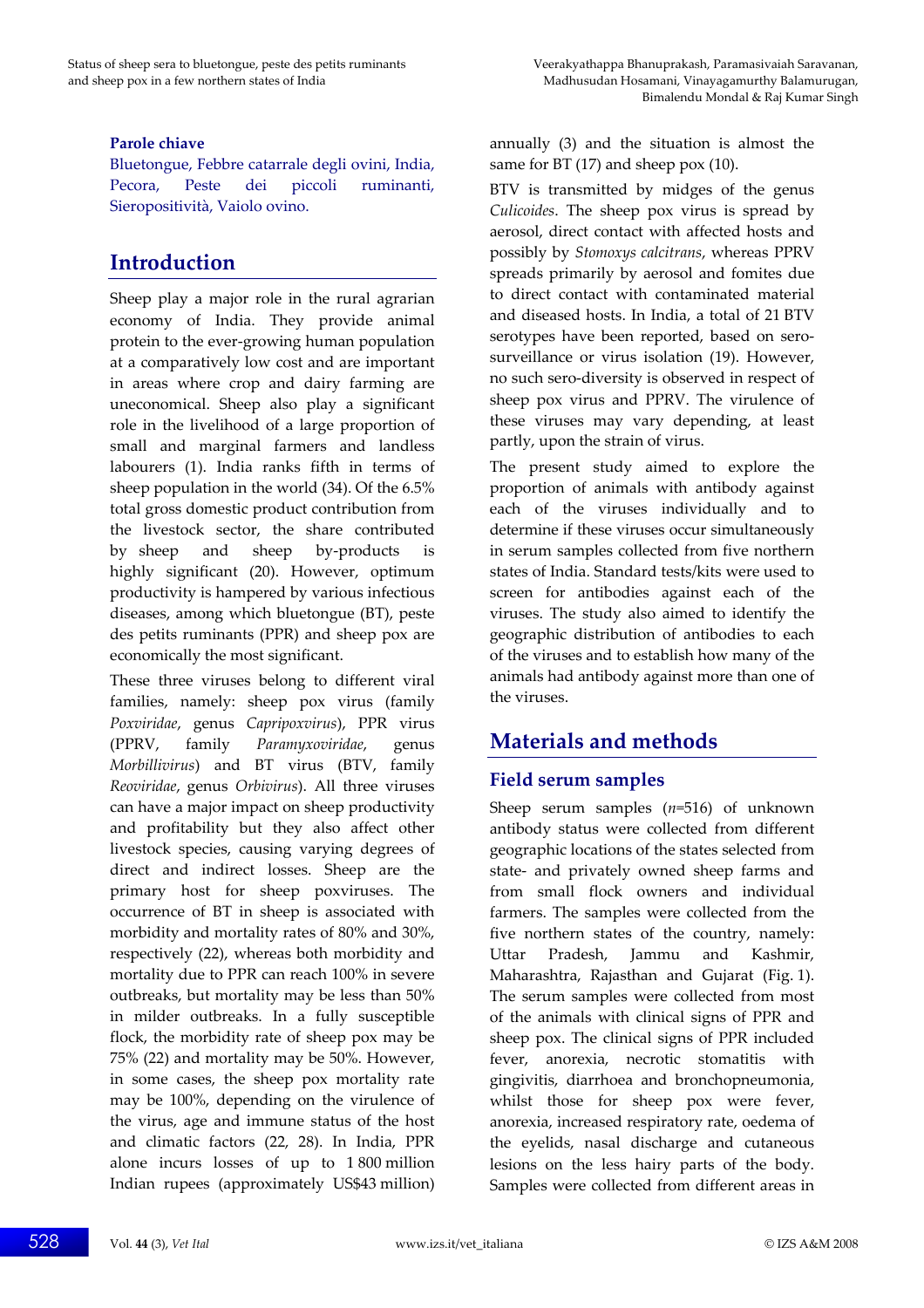each state by field veterinarians and were despatched to state veterinary biological institutes. The biological institutes sent the samples to our laboratory for further confirmation. The serum samples were kept frozen (–20°C). They originated from different Indian sheep breeds and were only collected from animals over 12 months of age. All 516 serum samples were tested for antibodies against BTV and PPRV. All the animals tested had clinical signs that were suggestive of PPRV infection and had no history of PPR vaccination. Vaccination is not practised against BT as there is no vaccine currently available in the country for field use. Only 155 samples were tested for antibody against sheep pox virus and these were from animals suspected of being infected with sheep pox virus. There was no history of sheep pox vaccination in these flocks during the previous 10 years. Only 155 of the 516 samples collected were tested for antibody against sheep pox virus as the sheep pox vaccination status of the remainder of the animals was unknown.



- **Bluetonaue**
- Peste des petits ruminants
- Sheep pox
- 1 Jammu and Kashmir
- 2 Rajasthan<br>3 Littar Prad
- Uttar Pradesh
- Gujarat 5 Maharashtra
- 
- Each colour represents approximately 10% (fractions are rounded off to the nearest integer) proportion positivity of sera to a respective disease as indicated in a different colour

#### Figure 1

Proportion of bluetongue, peste des petits ruminants and sheep pox virus antibodies in sheep in a few northern states of India

## **Detection of antibodies against bluetongue virus**

BTV‐specific antibodies were detected using the agar gel immunodiffusion (AGID) test, indirect enzyme‐linked immunosorbent assay (i‐ELISA) and the competitive ELISA (c‐ELISA).

#### **Agar gel immunodiffusion test**

BTV serotype 23 soluble antigen was prepared from infected baby hamster kidney 21 (BHK‐21) cells (16). The standard method was followed using seven well patterns on plates of 1% agarose in 0.85% NaCl (14). Antigen was added to the centre well, unknown sera samples were added to every other well and positive control sera from sheep infected with BTV serotype 23 were added to the remaining three wells. In addition, BTV‐negative sheep sera and non‐infected BHK‐21 cell culture antigen were used as controls.

## **Indirect enzyme‐linked immunosorbent assay**

BTV‐23 was propagated and purified as previously described (16, 18). The i‐ELISA for the detection of antibodies to BTV was performed as explained by Afshar *et al.* (2) with modifications (6). In summary, flatbottomed 96‐well, polystyrene microtitration plates were coated with 50 μl/well of a 1:100 dilution of BTV‐23 purified virus antigen in phosphate buffered solution (PBS) (0.01M, pH 7.2). The plates were incubated at 37°C for 1 h under constant orbital shaking. The wells were washed three times with washing buffer (0.002M PBS + 0.05% Tween 20) and 100 μl of blocking buffer (3% gelatin + 3% skimmed milk powder in PBS) was added to each well. After incubation and washing of the plates, 50 μl of a 1/20 dilution of serum in blocking buffer were added to each well and the plates were incubated for 1 h. The anti-sheep immunoglobulin G (IgG)‐horse radish peroxidase (HRPO) conjugate, 50 μl/well (1:10 000 in blocking buffer) was added and the plates were incubated for 1 h at 37°C. Substrate solution of O-phenylenediamine (OPD)  $0.4 \text{ mg/ml} + 4 \mu l$  of  $3\% \text{ H}_2\text{O}_2$  was added to each well and the plates were observed for 15 min during the development of colour. The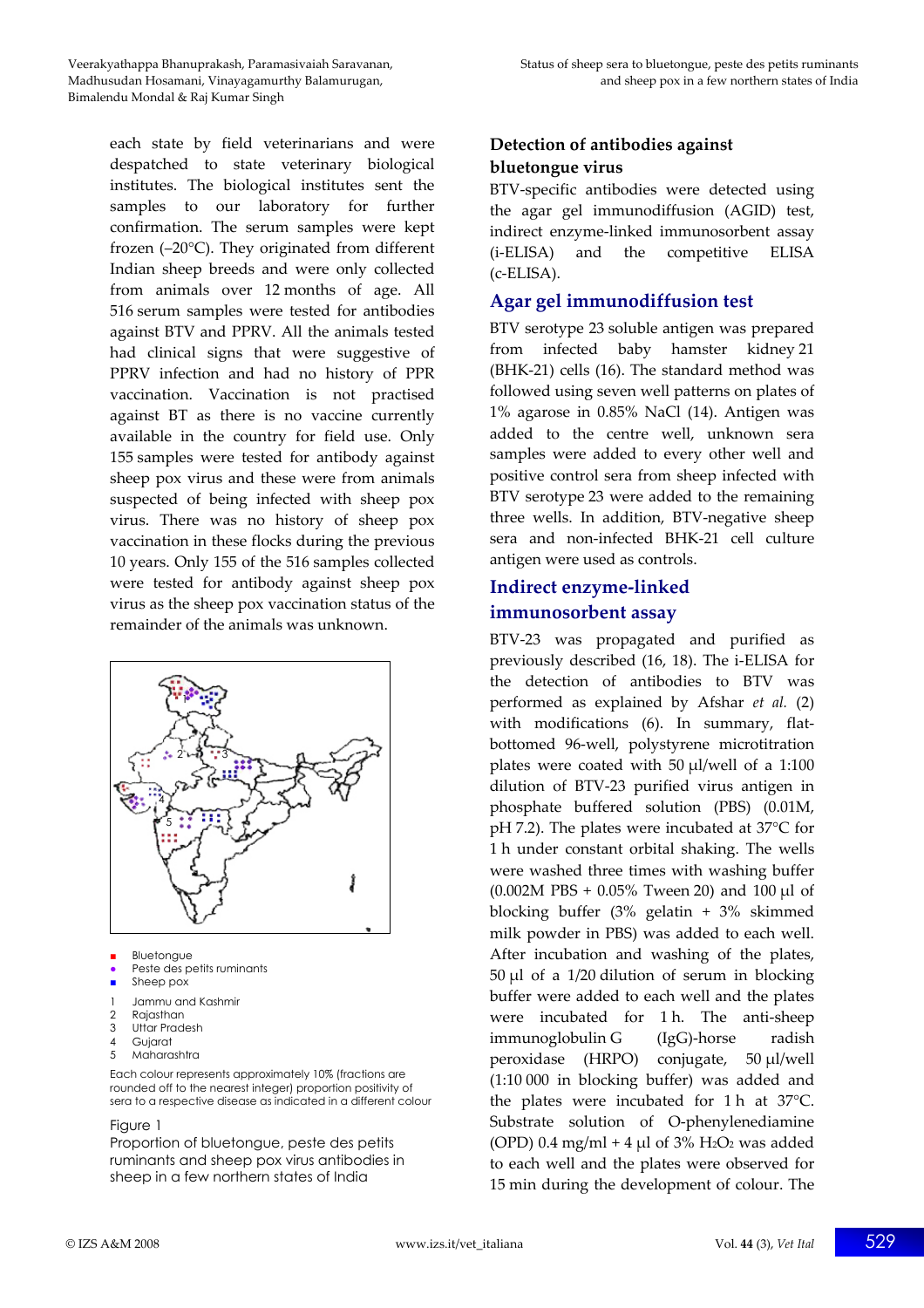reaction was stopped with 1M H2SO4. The absorbance values were measured at a wavelength of 492 nm.

#### **Test validation**

The antigen and serum dilutions that gave the greatest difference in absorbance at 492 nm (75% of the plateau) between positive and negative (P/N) in a chequerboard titration were selected. Test sera also included weak‐ positive and negative serum samples. Before testing the field samples of unknown status, the i‐ELISA was validated by detection of antibody in 142 known positive and 138 negative serum samples. The negative cutoff was established as twice the mean optical density (OD) values of the known negative population (13); this value was 0.180. The controls with the following OD values were also included in the test:

- positive (0.250±0.03)
- negative (0.089±0.01)
- blank (0.068±0.009)
- conjugate (0.07±0.007).

# **Competitive enzyme‐linked immunosorbent assay**

The same 516 serum samples were also screened using a commercially available c‐ELISA kit in accordance with the instructions of manufacturer (Veterinary Diagnostic Technology, Inc., Wheat Ridge, Colorado).

#### **Detection of antibodies against the peste des petits ruminants virus**

The same 516 field serum samples were screened for antibodies against the PPRV using the c‐ELISA kit that had been developed by our laboratory and is currently employed for the sero‐surveillance of PPRV throughout India. The test has been standardised and calibrated based on the guidelines of the World Organisation for Animal Health (*Office International des Épizooties*: OIE) (30, 31).

## **Detection of antibodies against the sheep pox virus**

The sheep pox virus antibodies were detected by using the counter immunoelectrophoresis (CIE) and i‐ELISA described below.

### **Counterimmunoelectrophoresis**

The serum samples were screened for antibodies against sheep pox virus using the CIE test in accordance with the standard procedure (29). In brief, the positive antigen sample was prepared from a 10% suspension of scab material collected from sheep experimentally infected with the Srinagar strain of sheep pox virus that had been propagated in sheep by needle passage. Electrophoresis was performed on 1% agarose in 50 mM Tris‐Borate buffer (pH 8.3) at 20 volts/cm for 45 min, on glass microscopic slides. The gel was dried and stained with Coomassie brilliant blue to observe the precipitin bands.

## **Indirect enzyme‐linked immunosorbent assay**

Indirect ELISA for the detection of antibodies against sheep pox virus was performed as described by Hosamani *et al.* (11, 12) with modifications (5). Briefly, sheep pox virus antigen was prepared by sonicating infected Vero cells and then 50 μl/well of a 1/50 dilution of the supernatant, containing viral proteins in phosphate buffer saline, was added to each well of a flat‐bottomed 96‐well plate and incubated at 37°C for 1 h. A blocking solution (3% skimmed milk powder + 1% gelatin in PBS) was added to the wells containing antigen and incubated for 1 h at 37°C. A total of  $50 \mu l$  of a  $1/100$  dilution of serum were added to each of the two wells and the plates were incubated for 1 h at 37°C. A sheep anti-IgG‐HRPO conjugate, 1:10 000, 50 μl/well, was added and incubated at 37°C for 1 h. The plates were washed three times between each step with PBS containing 0.05% Tween 20. The subsequent steps were as described above.

#### **Test validation**

Using a chequerboard titration, the sheep pox antigen (Srinagar strain) and serum dilutions that revealed maximum difference in absorbance (75% of the plateau) at 492 nm between positive and negative (P/N) were selected to test the serum samples. Other controls included weak sheep pox virus and positive and negative sera. The optimised i‐ELISA was validated before testing the field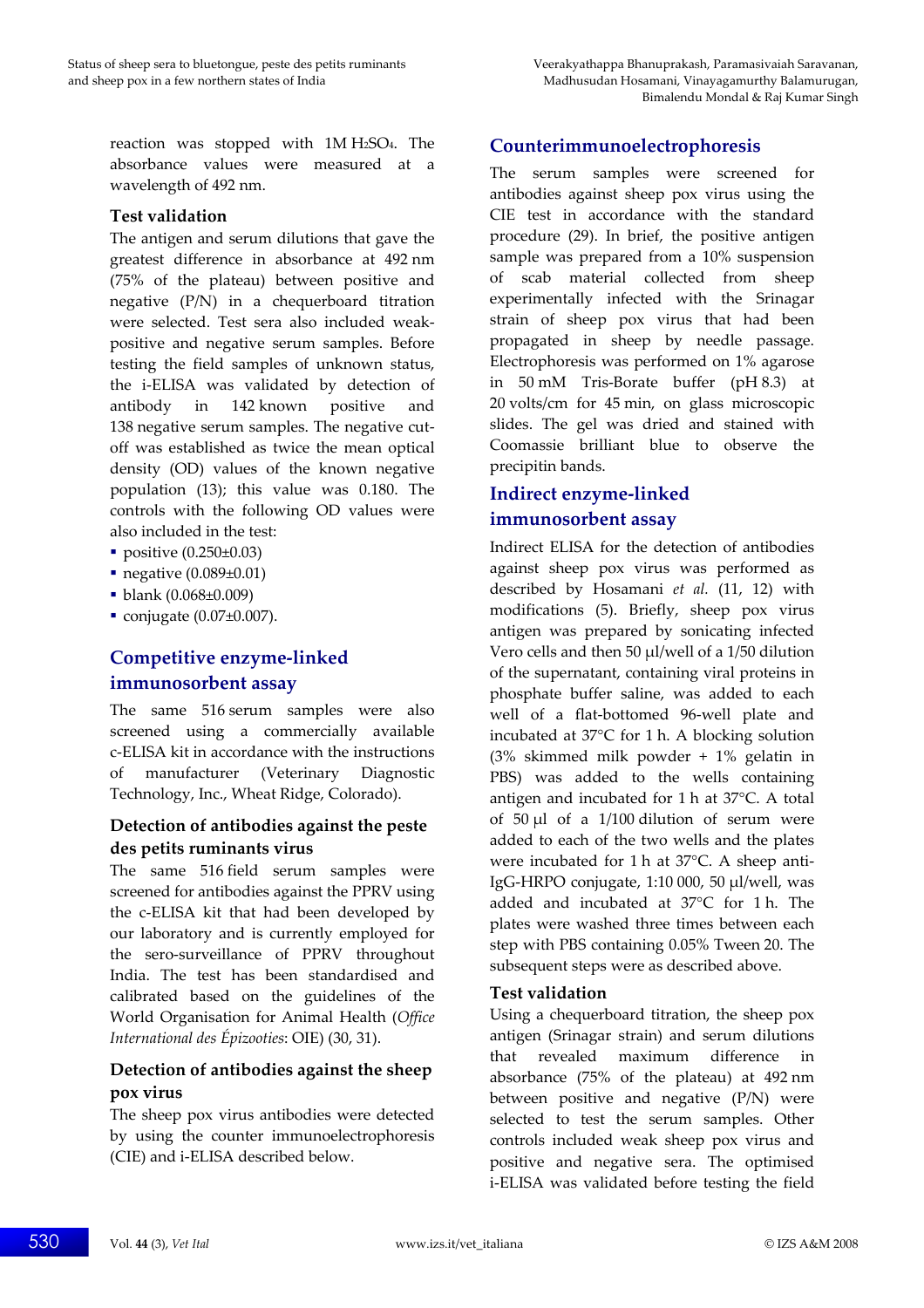samples of unknown status by testing 132 prevaccinated samples with the virus neutralisation test (VNT) (*n*=132) and 132 post‐ vaccinated (*n*=132) serum samples. The negative cut‐off was determined by plotting the frequency distribution of pre‐vaccinated sheep pox virus antibody‐free and vaccinated sheep pox‐positive sheep against OD492 values. The point of intersection of the frequency distribution of vaccinated and pre‐vaccinated sheep was taken as the negative cut-off (13). After visually inspecting the frequency distribution of vaccinated and pre‐vaccinated animals, the negative cut‐off was 0.2.

#### **Proportion of infected animals**

The proportion of animals with antibodies against two or three of the viruses was determined using the more sensitive ELISA techniques.

#### **Statistical analysis**

The c‐ELISA results for BT (*n*=516) and PPR (*n*=516) and i‐ELISA results for sheep pox (*n*=155) were used to calculate the beta distribution. The 95% confidence intervals (CI) and the prevalence level in sheep for antibody against each virus was calculated through Beta  $(s+1, n-s+1)$  distribution using Excel®, where 's' is the total number of positives and 'n' is the total number of samples tested. The probability distribution of the percentage of positive animals shows not only the most probable value of antibody presence, but also the level of uncertainty due to sample size.

**Results**

Antibodies to BTV, PPRV and sheep pox virus in Indian sheep using different serological tests and their significant differences are shown in Table I. Antibodies against BTV were found in 56.8%, 53.5% and 37.9% of animals, respectively, when tested with the i‐ELISA, c‐ELISA and AGID. Antibodies against PPRV were detected in 41.7% of animals using the c‐ELISA. The following were the results of the tests for antibodies against sheep pox virus:

- 68.3% i-ELISA-positive
- 27.7% CIE-positive for sheep pox using the CIE test.

The results indicate that the ELISA formats are more sensitive than AGID and CIE. Consequently, all the following summaries of antibody results, as well as Table II and Figures 1 and 2, are based on the BTV and PRV c‐ELISA and sheep pox i‐ELISA. The c‐ELISA formats used in this study for BT and PPR antibody detection were monoclonal antibody‐ (MAb) based. The c‐ELISA for BT uses a MAb raised against BTV group‐specific (VP7) antigen; the PPR MAb is against the haemagglutinin (H) protein. A summary of the BTV, PPRV and sheep pox virus antibody test results from sheep in the northern states of India are shown in Figure 2. The distribution of antibodies against BT, PPR and sheep pox viruses are shown in Table II and Figure 1 according to geographic origin. It is clear from

Table I

| Disease                    | Number<br>tested | Number<br>positive | Proportion<br>positive (%) | Confidence interval<br>(95%) |  |  |
|----------------------------|------------------|--------------------|----------------------------|------------------------------|--|--|
| Bluetongue                 |                  |                    |                            |                              |  |  |
| <b>AGID</b>                | 516              | 196                | $37.9*$                    | (33.90, 42.25)               |  |  |
| i-ELISA                    | 516              | 293                | 56.8*                      | (52.47, 60.99)               |  |  |
| c-ELISA                    | 516              | 276                | $53.5*$                    | (49.17, 57.75)               |  |  |
| Peste des petits ruminants |                  |                    |                            |                              |  |  |
| c-ELISA                    | 516              | 215                | 41.7                       | (37.49, 45.97)               |  |  |
| Sheep pox                  |                  |                    |                            |                              |  |  |
| <b>CIE</b>                 | 155              | 43                 | $27.7*$                    | (21.30, 35.28)               |  |  |
| i-ELISA                    | 155              | 106                | $68.3*$                    | (60.68, 75.19)               |  |  |
|                            |                  |                    |                            |                              |  |  |

Antibodies against bluetongue, peste des petits ruminants and sheep pox viruses in Indian sheep using different serological methods

\* significantly different(*p*≤0.05)

agar gel immunodiffusion

i-ELISA indirect enzyme-linked immunosorbent assay

c-ELISA competitive enzyme-linked immunosorbent assay

CIE counter-immunoelectrophoresis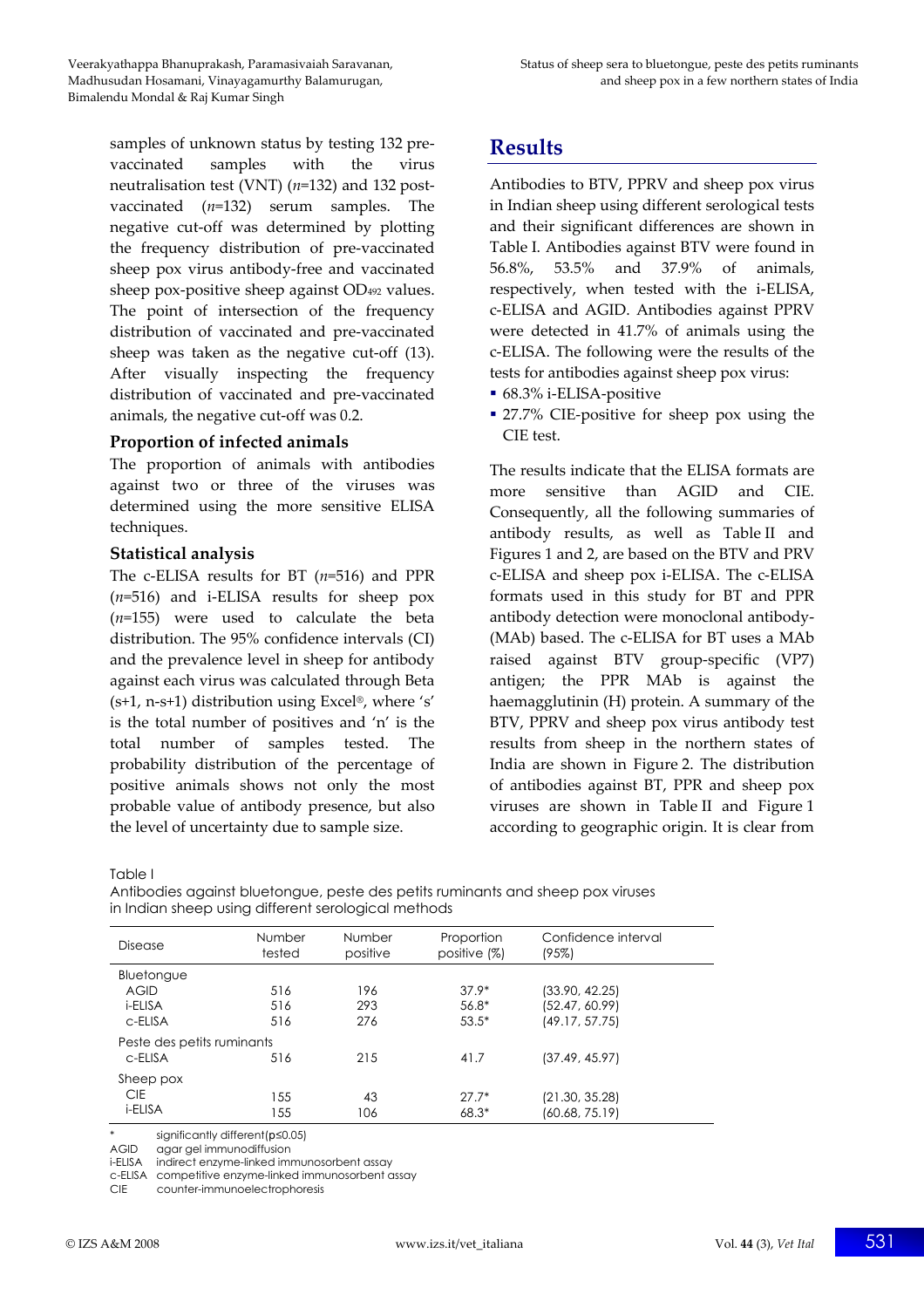#### Table II

Bluetongue, peste des petits ruminants and sheep pox virus antibodies in Indian sheep according to geographic origin

| Disease                                   | Number<br>tested | <b>Number</b><br>positive | Proportion<br>positive $(\%)$ | Confidence interval<br>(95%) |  |  |  |
|-------------------------------------------|------------------|---------------------------|-------------------------------|------------------------------|--|--|--|
| Bluetongue <sup>(a)</sup>                 |                  |                           |                               |                              |  |  |  |
| Maharashtra                               | 195              | 116                       | 59.5(a)                       | (52.47, 66.13)               |  |  |  |
| Jammu and Kashmir                         | 135              | 98                        | 72.6                          | (64.50, 79.41)               |  |  |  |
| Gujarat                                   | 14               | 3                         | 21.4(b)                       | (07.79, 48.09)               |  |  |  |
| Rajasthan                                 | 158              | 56                        | 35.4                          | (28.41, 43.18)               |  |  |  |
| <b>Uttar Pradesh</b>                      | 14               | 3                         | 21.4                          | (07.79, 48.09)               |  |  |  |
| Peste des petits ruminants <sup>(a)</sup> |                  |                           |                               |                              |  |  |  |
| Maharashtra                               | 195              | 84                        | 43.1                          | (36.32, 50.10)               |  |  |  |
| Jammu and Kashmir                         | 135              | 64                        | 47.4                          | (39.16, 55.80)               |  |  |  |
| Gujarat                                   | 14               | 9                         | 64.3                          | (38.38, 83.66)               |  |  |  |
| Rajasthan                                 | 158              | 49                        | 31.0                          | (24.32, 38.62)               |  |  |  |
| Uttar Pradesh                             | 14               | 9                         | 64.3                          | (38.38, 83.66)               |  |  |  |
| Sheep pox(c)                              |                  |                           |                               |                              |  |  |  |
| Maharashtra                               | 65               | 37                        | 56.9(b)                       | (44.79, 68.26)               |  |  |  |
| Jammu and Kashmir                         | 67               | 55                        | 82.1 <sup>(b)</sup>           | (71.20, 89.41)               |  |  |  |
| Gujarat                                   | 14               | 9                         | 64.3                          | (38.38, 83.66)               |  |  |  |
| <b>Uttar Pradesh</b>                      | 9                | 5                         | 55.6                          | (26.24, 81.29)               |  |  |  |

a) competitive ELISA

b) significantly different (*p*≤0.05)

c) indirect ELISA

Table II that the proportion of BT seropositivity is significantly different for Maharashtra and Gujarat (*p*≤0.05) states. For sheep pox, significant differences were observed between the states of Maharashtra and Jammu and Kashmir (*p*≤0.05). No such significant geographic differences (*p*≤0.05) were recorded for PPR.

The proportion of sheep with antibodies for both BTV and PPRV was 25.6% (132/516) (the 95% CI would be 22.01% to 29.52%), whereas 47.8% (74/155, 95% CI: 40.02% to 55.58%) and 37.4% (58/155, 95% CI: 30.19% to 45.27%) of the animals were harbouring antibodies against BTV and sheep pox virus, and PPRV and sheep pox virus, respectively. The spatial pattern of the two infections in Indian sheep is shown in the Table III. It is clear from the results that the proportion of sheep that gave positive results for both BT and PPR are significantly different between Rajasthan and Maharashtra and Jammu and Kashmir (*p*≤0.05). The magnitude of combined seropositivity of the serum samples to BTV, PPRV and sheep pox virus was 25.2% (39/155, 95% CI: 18.99% to 32.55%). The proportions of positivity against all the three infections in Maharashtra and Uttar Pradesh were 30.8%

(20/65, 95% CI: .20.89% to 42.85%) and nil, respectively. Multiple infection in sheep of Jammu and Kashmir and Gujarat were, 23.9% (16/67, 95% CI: 15.29% to 35.38%) and 21.4% (3/14, 95% CI: 7.79% to 48.09%), respectively.



#### Figure 2

Confidence of the percentage of sheep with bluetongue, peste des petits ruminants and sheep pox antibodies in a few northern states of India

# **Discussion**

Sheep play an important role in the agricultural economy of many countries. Despite their comparative innate natural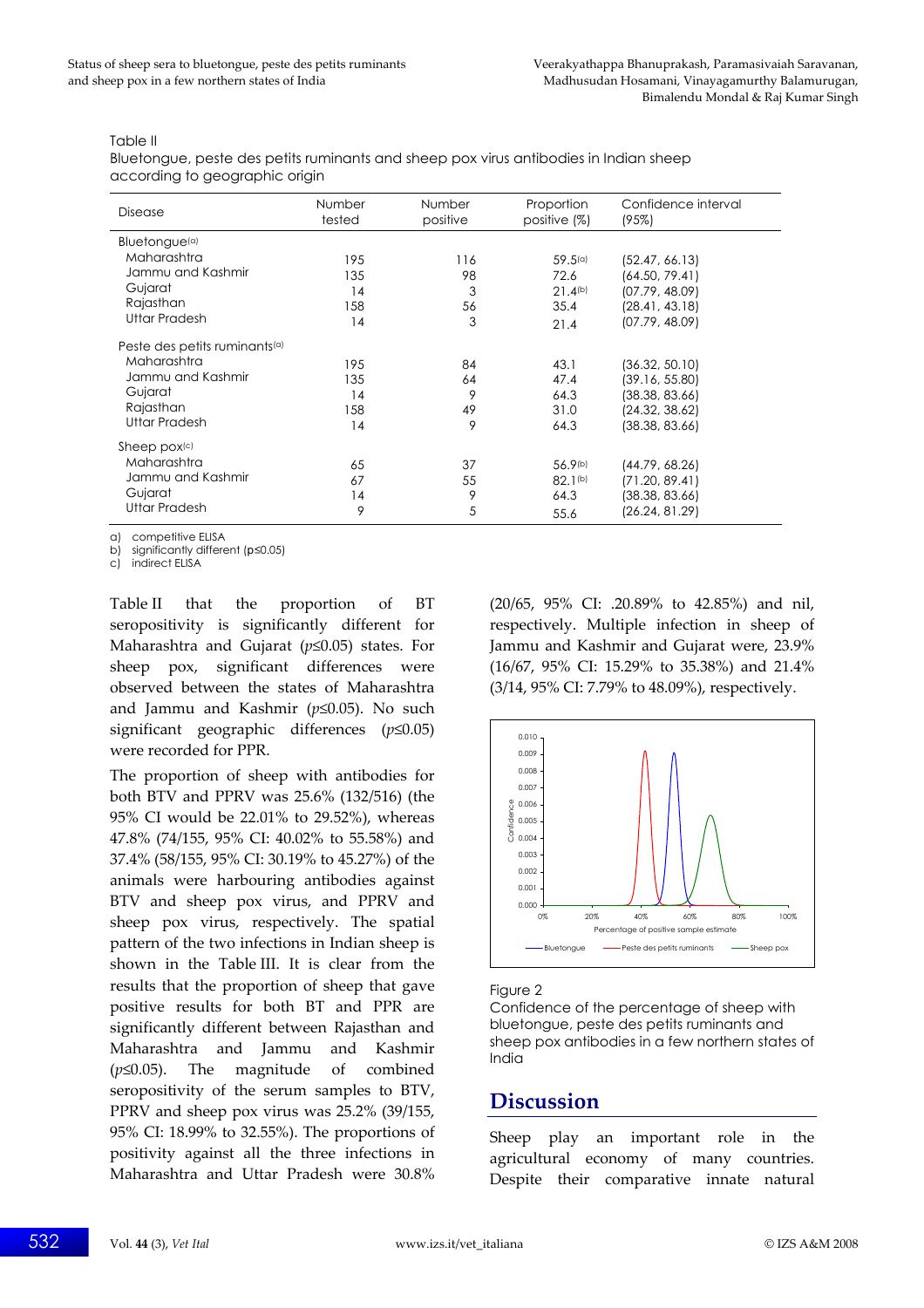| Table III |  |
|-----------|--|
|-----------|--|

Multiple viral antibodies in Indian sheep according to geographic origin

| <b>Diseases</b>                                                         | Number<br>tested | Number<br>positive | Proportion positive<br>(%) | Confidence interval<br>(95%) |  |  |  |  |
|-------------------------------------------------------------------------|------------------|--------------------|----------------------------|------------------------------|--|--|--|--|
| Bluetongue <sup>(a)</sup> and peste des petits ruminants <sup>(a)</sup> |                  |                    |                            |                              |  |  |  |  |
| Maharashtra                                                             | 195              | 56                 | 28.7 <sup>(b)</sup>        | (22.83, 35.44)               |  |  |  |  |
| Jammu and Kashmir                                                       | 135              | 51                 | 37.8 <sup>(b)</sup>        | (30.04, 46.21)               |  |  |  |  |
| Gujarat                                                                 | 14               | 3                  | 21.4                       | (07.79, 48.09)               |  |  |  |  |
| Rajasthan                                                               | 158              | 19                 | $12.0^{(b)}$               | (07.86, 18.03)               |  |  |  |  |
| Uttar Pradesh                                                           | 14               | 3                  | 21.4                       | (07.79, 48.09)               |  |  |  |  |
| Peste des petits ruminants <sup>(a)</sup> and sheep pox <sup>(c)</sup>  |                  |                    |                            |                              |  |  |  |  |
| Maharashtra                                                             | 65               | 26                 | 40.0                       | (28.95, 52.19)               |  |  |  |  |
| Jammu and Kashmir                                                       | 67               | 24                 | 35.8                       | (25.39, 47.83)               |  |  |  |  |
| Gujarat                                                                 | 14               | 6                  | 42.9                       | (21.27, 67.71)               |  |  |  |  |
| Uttar Pradesh                                                           | 9                | $\overline{2}$     | 22.2                       | (06.67, 55.61)               |  |  |  |  |
| Bluetongue <sup>(a)</sup> and sheep pox <sup>(c)</sup>                  |                  |                    |                            |                              |  |  |  |  |
| Maharashtra                                                             | 65               | 33                 | 50.8                       | (38.88, 62.57)               |  |  |  |  |
| Jammu and Kashmir                                                       | 67               | 38                 | 56.7                       | (44.77, 67.92)               |  |  |  |  |
| Gujarat                                                                 | 14               | 3                  | 21.4                       | (07.79, 48.09)               |  |  |  |  |
| <b>Uttar Pradesh</b>                                                    | 9                | 0                  | 0.0                        | (0.0, 25.89)                 |  |  |  |  |

a) competitive ELISA

b) significantly different (*p*≤0.05)

c) indirect ELISA

resistance to various infectious diseases, there are viruses that can cause a drastic reduction in productivity. This poses an adverse impact on the agricultural economies of some countries. BT, PPR and sheep pox are three diseases that can have a major impact on sheep productivity and cause tangible and intangible losses. Given their potential to spread rapidly across international borders inflicting serious socio‐economic repercussions, these diseases are all notifiable to the OIE.

Although there is some similarity in the clinical signs of BT, PPR and sheep pox, each disease is caused by a significantly different virus. In the present study, results clearly show that the infections are endemic in many of the northern states of India, namely: Uttar Pradesh, Jammu and Kashmir, Gujarat, Rajasthan and Maharashtra; the percentage of positive samples does vary between states.

BT was reported 128 years ago from South Africa, when European breeds of sheep were introduced. Globally, 24 BTV serotypes have been reported (36). In India, a total of 21 serotypes have been identified; 11 of the virus serotypes have been isolated and the diagnosis of the remaining 10 types was based on serology (32). The occurrence of BT disease involves complex interaction of factors, in particular host, agent, environment (referred to as a 'triad') and the presence of the appropriate vectors. In India, there have been isolated reports of the use of experimental monovalent, bivalent and trivalent inactivated BT vaccines  $(24, 27, 32)$ ; however, a vaccine is not yet available commercially and vaccination is not practised. There were more seropositive animals in this study using the c‐ELISA than in previous studies in which only the AGID test was used (4, 7, 9, 21, 25, 32). This demonstrated that more seropositive animals are detected if the more sensitive c‐ELISA is used. Other factors that can affect seroprevalence of BT are husbandry practices (7) and climatic factors that may favour the activity of C*ulicoides* vectors and the basic ecology of the virus (32). BT antibody has also been found in goats, cattle and buffalo in India (32). Goats and cattle usually suffer from subclinical infections of BTV (26), but may serve as amplifying hosts that contribute to the spread of infection in sheep. In addition, complex ecological circumstances, such as global warming, may enable the vectors to survive in niches where they previously could not. The changing pattern of land use, with cattle replacing sheep, may be an another contributing factor, since some of the insect vectors that spread BTV feed more readily on cattle than on sheep (33). More importantly, India possesses more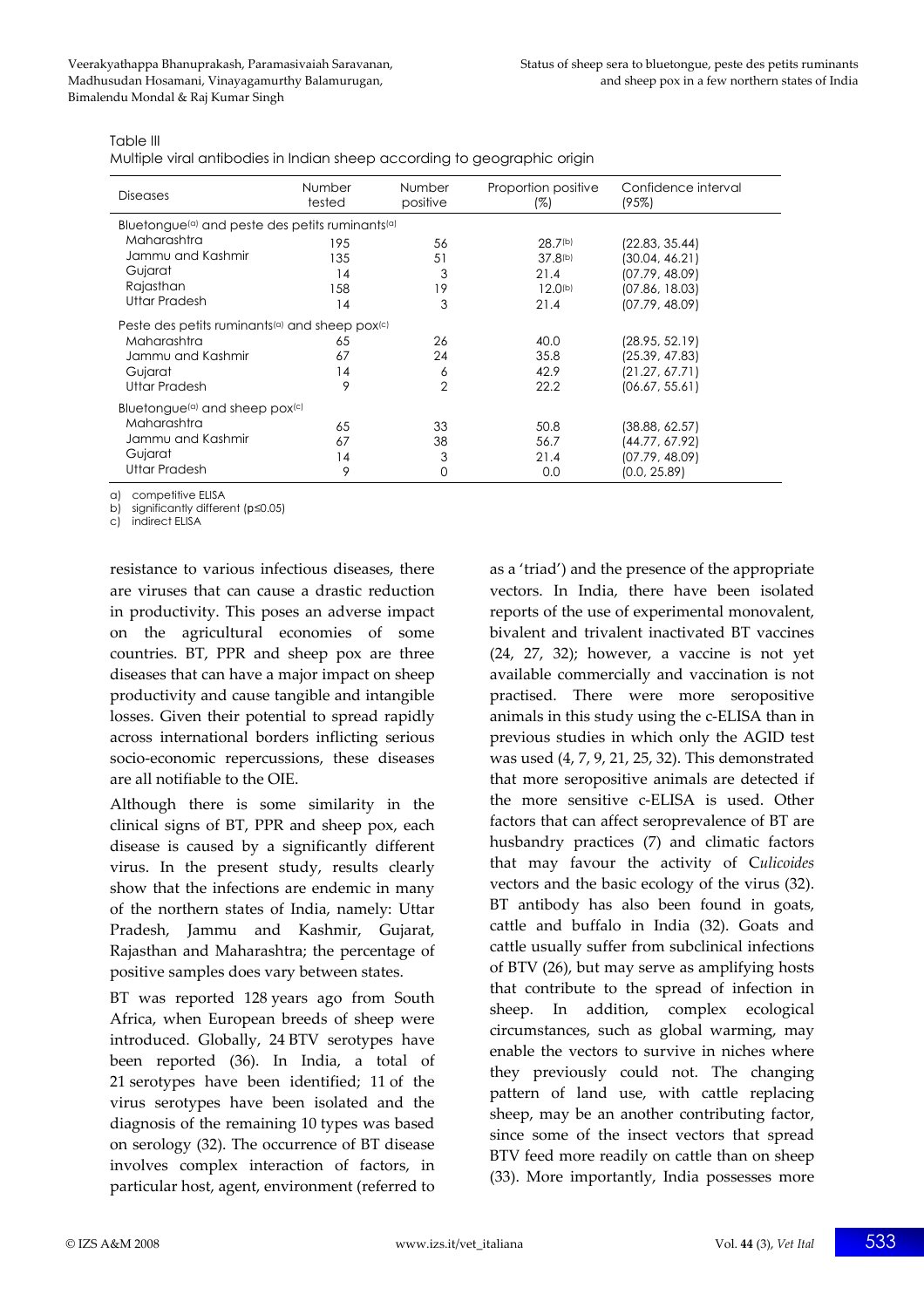infectious strains of BTV than any other country and clinical cases of BT have been reported in much of the country (15).

The results of this study confirm that there is apparently widespread natural infection with PPR (41.7%); this incidence is only slightly lower than that of BT. This high rate of infection in sheep could possibly be due to low case fatality rate of PPR. Compared to goats, sheep are kept for many years for wool and meat. Many sheep are infected and most recover; they develop antibody that lasts for the life of the animal, resulting in a higher proportion of animals with antibodies to PPR virus. Consequently, the seroprevalence of PPR may not be related to the susceptibility or resistance to PPRV as previously reported (30). Nevertheless, the present results are in agreement with those reported previously for the southern states of India (31). In Turkey, the occurrence of PPRV infection did not vary substantially in relation to the geographic locations of sheep and goats tested (23) or to the sheep population of the area. A similar seroprevalence was also recorded in earlier reports (30).

The principal objective of our investigation was to explore the simultaneous presence of antibodies to BTV, PPRV and sheep pox virus. Accordingly, a relatively high number of serum samples had antibodies to BTV and sheep pox virus, BTV and PPRV, PPRV and sheep pox virus, as well as to all three viruses. Based on these observations, it could be

inferred that the three infections are widespread in these states. Therefore, control measures should be designed to reduce the occurrence of these infections by vaccination, preferably by employing combined vaccines or by using a vectored vaccine containing multiple antigens of these viruses. A number of combined vaccines and recombinant vectored vaccines have been tested with success in small ruminants (8, 13, 35).

# **Acknowledgements**

The authors would like to thank the staff of Enterorespiratory virus, Rinderpest and Pox laboratories. The assistance in calculating Beta distribution provided by Mauro Di Ventura and Annamaria Conte of the *Istituto Zooprofilattico Sperimentale dell'Abruzzo e del Molise 'G. Caporale'* in Teramo is gratefully acknowledged.

# **Grant support**

This study was in part funded by All India Network Project on Bluetongue (AINP‐BT) and National Agricultural Technology Project (NATP) of Indian Council of Agricultural Research, National Project on Rinderpest Eradication and All India Coordinated Project on Taxonomy (AICOPTAX) Capacity Building of Poxviruses of the Ministry of Environment and Forests, Government of India.

# **References**

- 1. Acharya A. 1982. Sheep and goat breeds of India. Food and Agriculture Organization (FAO) Animal Production and Health Paper 30. FAO, Rome, 190 pp (fao.org/DOCREP/004/X6532E/X6532E01.htm accessed on 8 August 2008).
- 2. Afshar A., Thomas F.C., Wright P.F., Shapiro J.L., Shettigara P.T. & Anderson J. 1987. Comparison of competitive and indirect enzyme-linked immunosorbent assays for detection of bluetongue virus antibodies in serum and whole blood. *J Clin Microbiol*, **25**, 1705-1710.
- 3. Bandyopadhyay S.K. 2002. The economic appraisal of a PPR control program in India. *In* Proc. XIV Annual conference and national seminar on management of viral diseases with emphasis on global trade and WTO regime of Indian Virological Society (IVRI), 18-20 January, Hebbal Campus, Bangalore, Karnataka. Indian Veterinary Research Institute, Bangalore, Karnataka, 4 pp.
- 4. Bandyopadhyay S.K. & Mallick B.B. 1983. Serological prevalence of bluetongue antibodies in India. *Indian J Anim Sci*, **53** (12), 1355-1356.
- 5. Bhanuprakash V., Hosamani M., Juneja S., Nitul K. & Singh R.K. 2006. Detection of goat pox antibodies: Comparative efficacy of indirect ELISA and counterimmunoelectrophoreses. *J Appl Anim Res*, **30** (2), 177-180.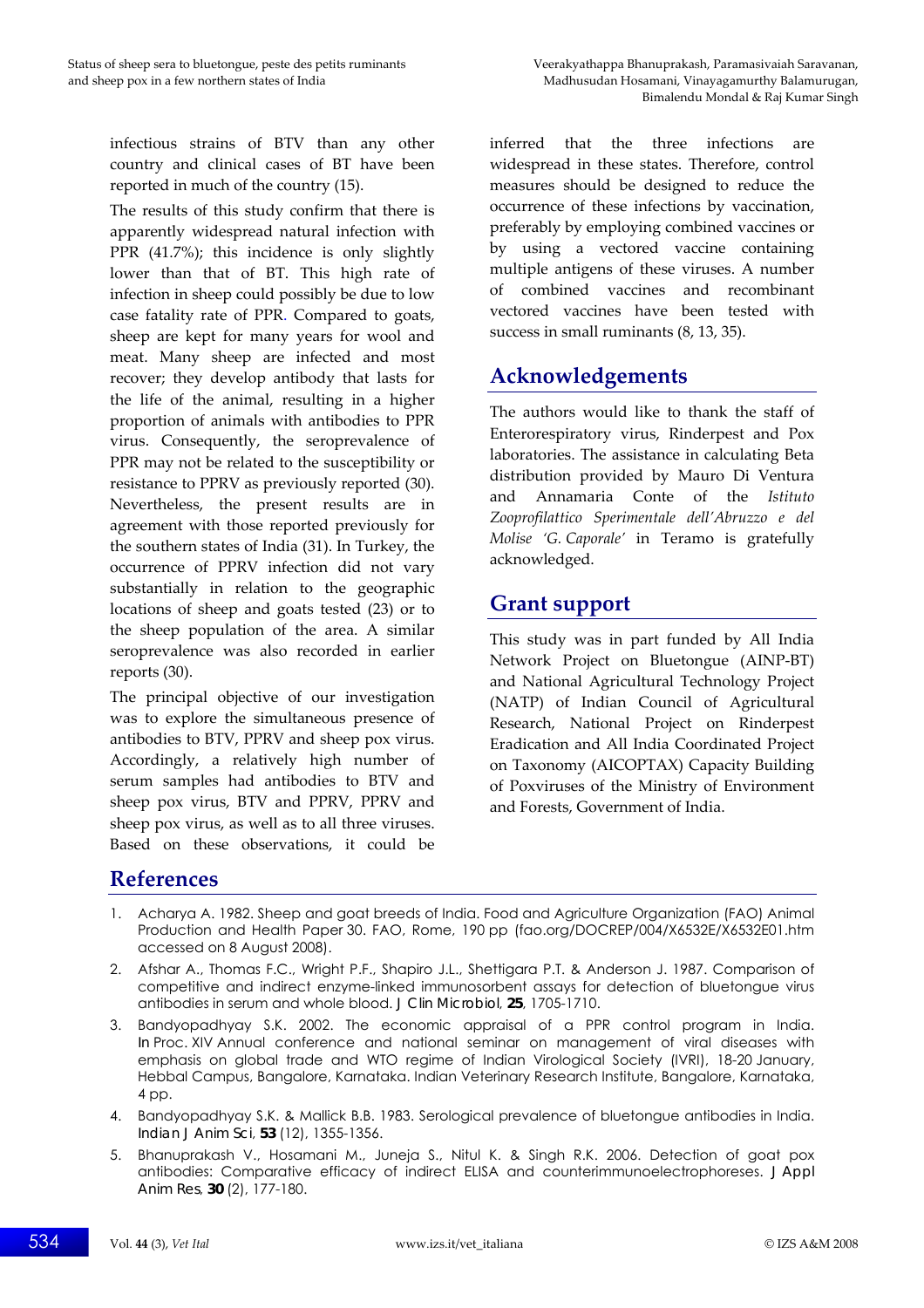- 6. Bhanuprakash V., Hosamani M., Singh N. & Singh R.K. 2007. Comparative efficacy of indirect ELISA with competitive ELISA in the detection of bluetongue virus antibodies. *Indian J Anim Sci*, **77** (7), 569- 572.
- 7. Chandel B.S., Chauhan H.C., Kher H.N. & Shah N.M. 2001. Detection of precipitating antibodies to bluetongue virus in aborted and clinically healthy ruminants in north Gujarat. *Indian J Anim Sci*, **71** (1), 25-26.
- 8. Diallo A., Minet C., Berhe G., Le Goff C., Black D.N., Fleming M., Barrett T., Grillet C. & Libeau G. 2002. Goat immune response to capripox vaccine expressing the hemagglutinin protein of peste des petits ruminants. *Ann NY Acad Sci*, **969**, 88-91.
- 9. Dubey S.C., Mohan Rao T.R., Srivastava C.P., Lonkar P.S. & Maru A. 1988. Seroprevalence of bluetongue disease in Rajasthan. *Indian J Anim Sci*, **58** (1), 68-70.
- 10. Garner M.G., Sawarkar S.D., Brett E.K., Edwards J.R., Kulkarni V.B., Boyle D.B. & Singh S.N. 2000. The extent and impact of sheep pox and goat pox in the state of Maharashtra, India. *Trop Anim Hlth Prod*, **32** (4), 205-223.
- 11. Hosamani M., Nandi S., Mondal B., Singh R.K., Rasool T.J. & Bandyopadhyay S.K. 2004. A Vero cellattenuated goat pox virus provides protection against virulent virus challenge. *Acta Virol*, **48** (1), 15- 21.
- 12. Hosamani M., Singh S.K., Mondal B., Sen A., Bhanuprakash V., Bandyopadhyay S.K., Yadav M.P. & Singh R.K. 2006. A bivalent vaccine against goat pox and peste des petits ruminants induces protective immune response in goats. *Vaccine*, **24** (35-36), 6058-6064.
- 13. Jacobson R.A. 1998. Validation of serological assays for diagnosis of infectious diseases. *Rev Sci Tech*, **17**, 469-486.
- 14. Jochim M.M. & Chow T.L. 1969. Immunodiffusion of bluetongue virus. *Am J Vet Res*, **30** (1), 33- 41.
- 15. Kahrs R.F. 1998. The impact of bluetongue on international trade. *In* Proc. 102nd Annual Meeting of the United States Animal Health Association (USAHA), 1-7 October, Minneapolis. USAHA, St Joseph, Missouri, 125-128.
- 16. Meenambigai T.V., Prabhakar T.G., Koteeswaran A. & Chandran N.D.J. 2003. Simple procedure for preparation of bluetongue virus antigen for agar gel immunodiffusion. *Indian Vet J*, **80**, 1091-1093.
- 17. Mehrotra M.L., Shukla D.C., Singh K.P., Khanna P.N. & Sai Kumar G. 1995. Isolation of bluetongue virus from an outbreak of morbillivirus infection in sheep and goat. *Indian J Comp Microbiol Immunol Infect Dis*, **16** (3 & 4), 135-136.
- 18. Mertens P.P.C., Burroughs J.N. & Anderson J. 1987. Purification and properties of virus particles, infectious sub viral particles and cores of bluetongue virus serotypes 1 and 4. *Virol*, **157**, 375-386.
- 19. Mertens P.P.C., Attoui H. & Bamford D.H. 2002. The RNAs and proteins of dsRNA viruses the geographical distribution of different BTV serotypes (updated on 6 March 2002) (www.iah.bbsrc.ac.uk/dsRNA\_virus\_proteins/btv-serotype-distribution.htm accessed on 8 August 2008).
- 20. Ministry of Finance, Governnment of India 2005. Livestock, poultry and fisheries, Chapter 8: Agriculture, 2 pp (indiabudget.nic.in/es2005-06/agriculture.htm accessed on 8 August 2008).
- 21. Mullick S.G. 1988. Some epidemiological observations on the occurrence of bluetongue in organized farms in Andhra Pradesh. *Indian J Comp Microbiol Immunol Infect Dis*, **9** (4), 201-207.
- 22. Murphy F.A., Gibbs E.P.J., Horzinek M.C. & Studdert M.J. 1999. Veterinary virology, 3rd Ed. Academic Press, San Diego, 277-292.
- 23. Özkul A., Akca Y., Alkan F., Barrett T., Karaoglu T., Dagalp S. B., Anderson J., Yesilbag K., Cokcaliskan C., Gencay A. & Burgu I. 2002. Prevalence, distribution and host range of peste des petits ruminants virus, Turkey. *Emerg Infect Dis*, **8** (7), 708-712.
- 24. Pandey A.B., Nandi S., Dubey S.C., Sonawane G.G., Mondal B., Bhanuprakash V., Audarya S.D., Suresh I., Sharma, Prasad G., Singh R.K., Singh N. & Chauhan R.S. 2006. Trial of inactivated bluetongue vaccine in Bharat-Merino sheep. *J Immunol Immunopathol*, **8** (2), 145-146.
- 25. Prasad G., Jain N.C., Mahajan N.K. & Vasudevan B. 1987. Prevalence of bluetongue precipitating antibodies in different domestic animals. *Indian J Anim Sci*, **57** (6), 522-524.
- 26. Ramakrishnan M.A., Pandey A.B., Singh K.P., Singh R. & Mehrotra M.L. 2005. Immune response and protective efficacy in sheep immunized with hydroxylamine-inactivated bluetongue virus vaccine. *Vet Ital*, **41** (3), 149-155.